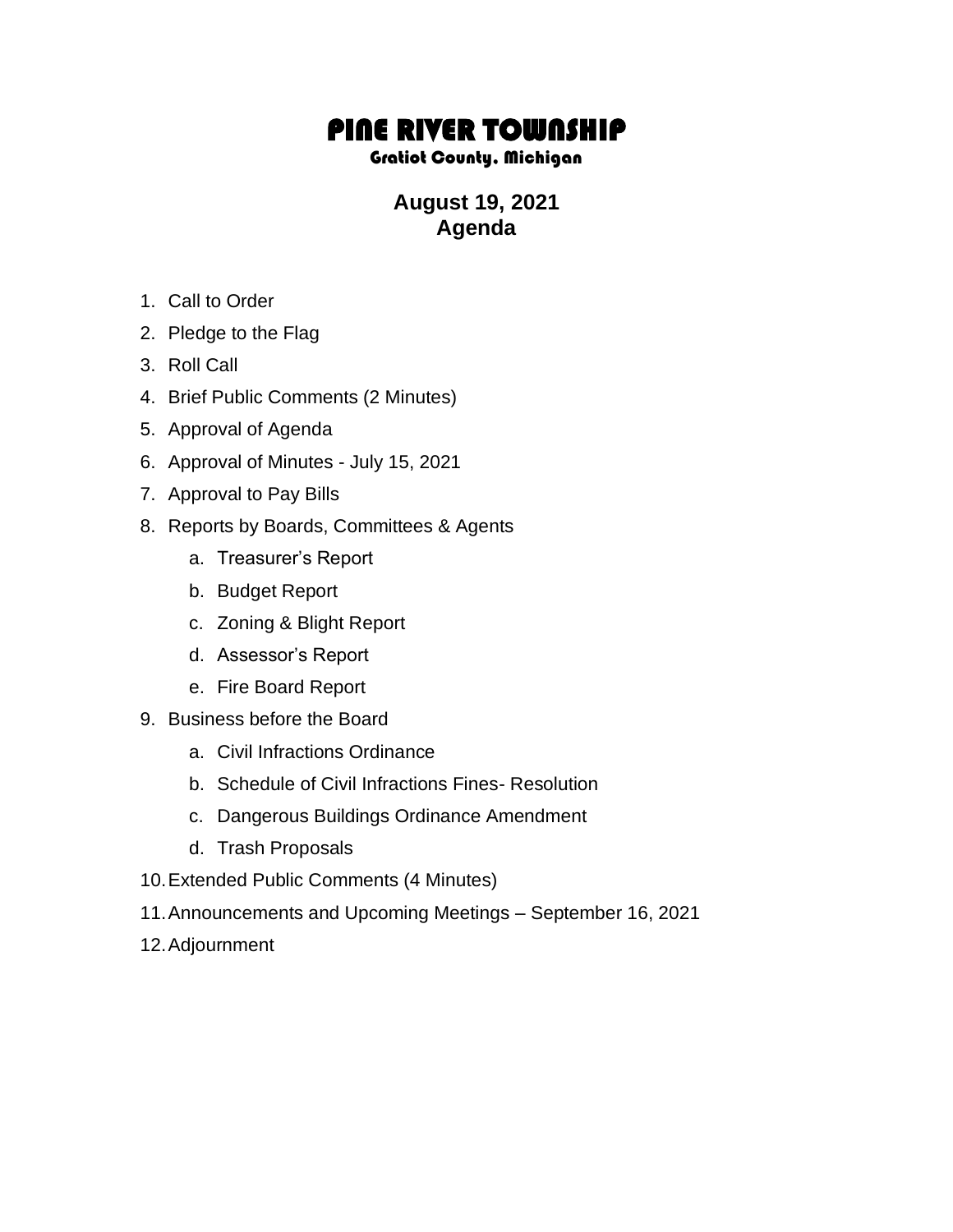## **MINUTES OF THE PINE RIVER TOWNSHIP BOARD MONTHLY MEETING AUGUST 19, 2021**

- 1.) The regular monthly meeting of the Pine River Township Board was called to order at 7:01PM by Supervisor Beeson at the Township Hall.
- 2.) Pledge the flag: The Board and the Public said the Pledge to the flag.
- 3.) Roll Call: Best: present; Moeggenborg: present; Beeson: present; Whitmore: present; Baker: present. (5) Board members present, (0) absent.
- 4.) Public Comments:
	- a. None
- 5.) Approve the Agenda:
	- a. Motion made by Baker: second by Best: to approve the Agenda as presented. All present Board members approved. The motion carried 5-0.
- 6.) Approve the Minutes:
	- a. Motion made by Baker: second by Moeggenborg: to approve the Minutes of the meeting from July 15, 2021. All present Board members approved. The motion carried 5-0.
- 7.) Approval to Pay Bills:
	- a. Motion made by Moeggenborg: second by Best: to approve the payment of bills as presented in the amount of \$147,711.51. All present Board members approved. The motion carried 5-0.
- 8.) Reports by Boards, Committees, and Agents
	- a. Treasurer's Report Discussion: Board reviewed, bank reconciliations have been received and reviewed by all present. Placed on file.
	- b. Budget Report Discussion: report placed on file.
	- c. Zoning and Blight Officer on file
	- d. Assessor Report No report
	- e. Fire Services St. Louis Fire Chief has secured over \$100k in grants to purchase new fire hoses and other equipment.
- 9.) Business before the Board
	- a. Civil Infractions Ordinance
		- i. Motion made by Moeggenborg: second by Best to approve the Civil Infractions Ordinance 2021-101 as presented. All present Board members approved. Roll call: Best: yes; Moeggenborg: yes; Beeson: yes; Whitmore: yes; Baker: yes. The motion carried 5-0.
	- b. Schedule of Civil infractions Fines Resolution